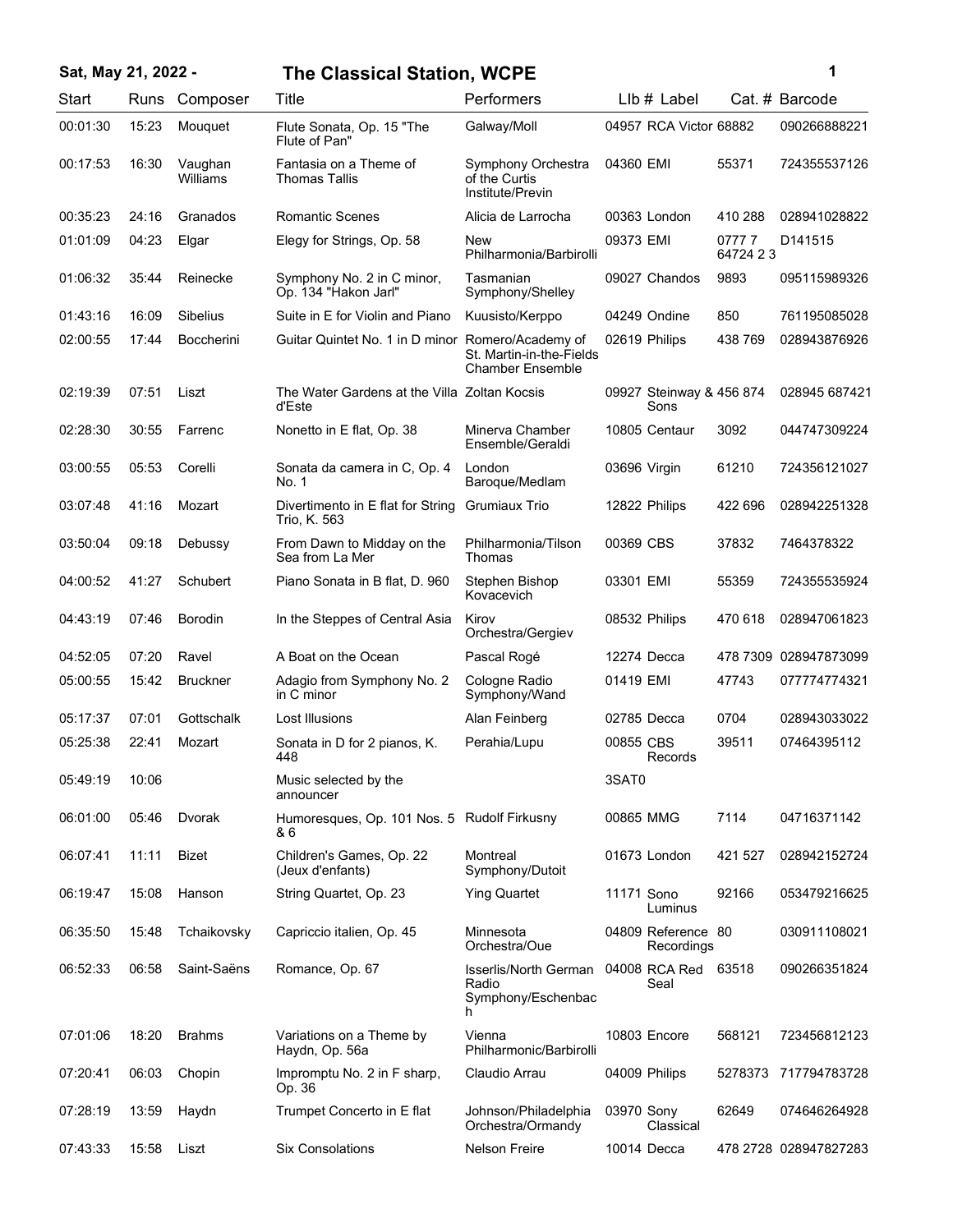| Sat, May 21, 2022 - |       |               | <b>The Classical Station, WCPE</b>                                                                            |                                                       |                                     |         | 2                     |  |  |
|---------------------|-------|---------------|---------------------------------------------------------------------------------------------------------------|-------------------------------------------------------|-------------------------------------|---------|-----------------------|--|--|
| Start               |       | Runs Composer | Title                                                                                                         | Performers                                            | LIb # Label                         |         | Cat. # Barcode        |  |  |
| 08:01:21            | 08:32 | Stölzel       | Trumpet Concerto in D                                                                                         | Andre/Academy<br>St.-Martin/Marriner                  | 00248 EMI                           | 47012   | n/a                   |  |  |
| 08:11:08            | 19:22 | desco         | Castelnuovo-Te Concerto for Two Guitars, Op.<br>201                                                           | K. and N.<br>Yamashita/London<br>Philharmonic/Slatkin | 02067 RCA                           | 60355   | 090266035526          |  |  |
| 08:32:20            | 15:57 | Bach          | Brandenburg Concerto No. 4 in Concentus Musicus<br>G, BWV 1049                                                | Vienna/Harnoncourt                                    | 02377 Teldec                        | 58      | 9031-758 090317585826 |  |  |
| 08:49:32            | 09:53 |               | Music selected by the<br>announcer                                                                            |                                                       | 3SAT0                               |         |                       |  |  |
| 09:01:15            | 22:40 | Bach, C.P.E.  | Oboe Concerto in B flat                                                                                       | Holliger/English<br>Chamber<br>Orchestra/Leppard      | 03995 Philips                       | 442 592 | 028944259223          |  |  |
| 09:25:10            | 16:35 | Mozart        | Violin Sonata in C, K. 296                                                                                    | Perlman/Barenboim                                     | 00419 DG                            | 415 102 | 28941510228           |  |  |
| 09:43:35            | 15:50 | ensel         | Mendelssohn-H Piano Sonata in C minor                                                                         | Liana Serbescu                                        | 01687 CPO                           | 999 015 | N/A                   |  |  |
| 10:01:15            | 34:37 | Schubert      | Symphony No. 2 in B flat, D.<br>125                                                                           | <b>Berlin State</b><br>Orchestra/Suitner              | 00696 Denon                         | 7905    | 498800102553<br>5     |  |  |
| 10:37:42            | 20:49 | Beethoven     | Piano Sonata No. 15 in D, Op.<br>28 "Pastoral"                                                                | Wilhelm Kempff                                        | 01310 DG                            | 415834  | 028941583420          |  |  |
| 11:00:21            | 17:27 | Elgar         | Selections from The Nursery<br>Suite                                                                          | Royal Liverpool<br>Philharmonic/Groves                | 01994 EMI                           | 63280   | 077776328027          |  |  |
| 11:19:03            | 22:48 | Massenet      | <b>Alsatian Scenes</b>                                                                                        | Monte Carlo Opera<br>Orchestra/Gardiner               | 03663 Erato                         | 45859   | 022924585920          |  |  |
| 11:43:41            | 15:38 | Chausson      | Poéme, Op. 25                                                                                                 | Zorman/Yi                                             | 12328 Profil<br>Kronberg<br>Academy | 14039   | 881488140392          |  |  |
| 12:01:09            | 03:40 | Sousa         | The Stars and Stripes Forever                                                                                 | Cleveland Symphonic<br>Winds/Fennell                  | 00390 Telarc                        | 80099   | 80099                 |  |  |
| 12:06:04            | 40:33 | <b>Brahms</b> | Symphony No. 4 in E minor,<br>Op. 98                                                                          | Bavarian Radio<br>Symphony/Davis                      | 02079 RCA                           | 60383   | 090266038329          |  |  |
| 12:48:27            | 10:58 |               | Music selected by the<br>announcer                                                                            |                                                       | 3SAT1                               |         |                       |  |  |
| 13:00:00            | 11:00 |               | Met Opera Broadcast Opening                                                                                   |                                                       | MetLiv                              |         |                       |  |  |
| 13:11:00            | 43:00 |               | Met Opera: Donizetti's Lucia di<br>Lammermoor                                                                 |                                                       | MetLiv                              |         |                       |  |  |
| 13:54:00            | 30:00 |               | Met Opera Broadcast: First<br>Intermission                                                                    |                                                       | MetLiv                              |         |                       |  |  |
| 14:24:00            | 42:00 |               | Met Opera: Donizetti's Lucia di<br>Lammermoor                                                                 |                                                       | MetLiv                              |         |                       |  |  |
| 15:06:00            | 29:30 |               | Met Opera: Second<br>Intermission                                                                             |                                                       | MetLiv                              |         |                       |  |  |
| 15:35:30            | 58:00 |               | Met Opera: Donizetti's Lucia di<br>Lammermoor                                                                 |                                                       | MetLiv                              |         |                       |  |  |
| 16:33:30            | 06:30 |               | Met Opera Broadcast: Closing                                                                                  |                                                       | MetLiv                              |         |                       |  |  |
| 16:41:50            | 11:39 | Vivaldi       | Lute Concerto in D, RV 93                                                                                     | Isbin/Zurich Chamber<br>Orch/Griffiths                | 06246 Warner<br>Classics            | 45312   | 809274531223          |  |  |
| 16:55:19            | 07:09 | Verdi         | Overture to Nabucco                                                                                           | La Scala<br>Philharmonic/Muti                         | 03534 Sony                          | 68468   | 074646846827          |  |  |
| 17:04:18            | 16:38 | Tin           | Two Selections from The Drop Schola<br>that Contained the Sea (Works Cantorum/Royal<br>on the Theme of Water) | PO/Tin                                                | 11990 Tin Works                     | 004     | 700261404080          |  |  |
| 17:22:11            | 14:42 | Handel        | Concerto Grosso in B flat, Op.<br>6 No. 7                                                                     | English<br>Concert/Pinnock                            | 00666 Archiv                        | 410 898 | 028941089823          |  |  |
| 17:38:43            | 05:23 |               | Music selected by the<br>announcer                                                                            |                                                       | 3SAT1                               |         |                       |  |  |